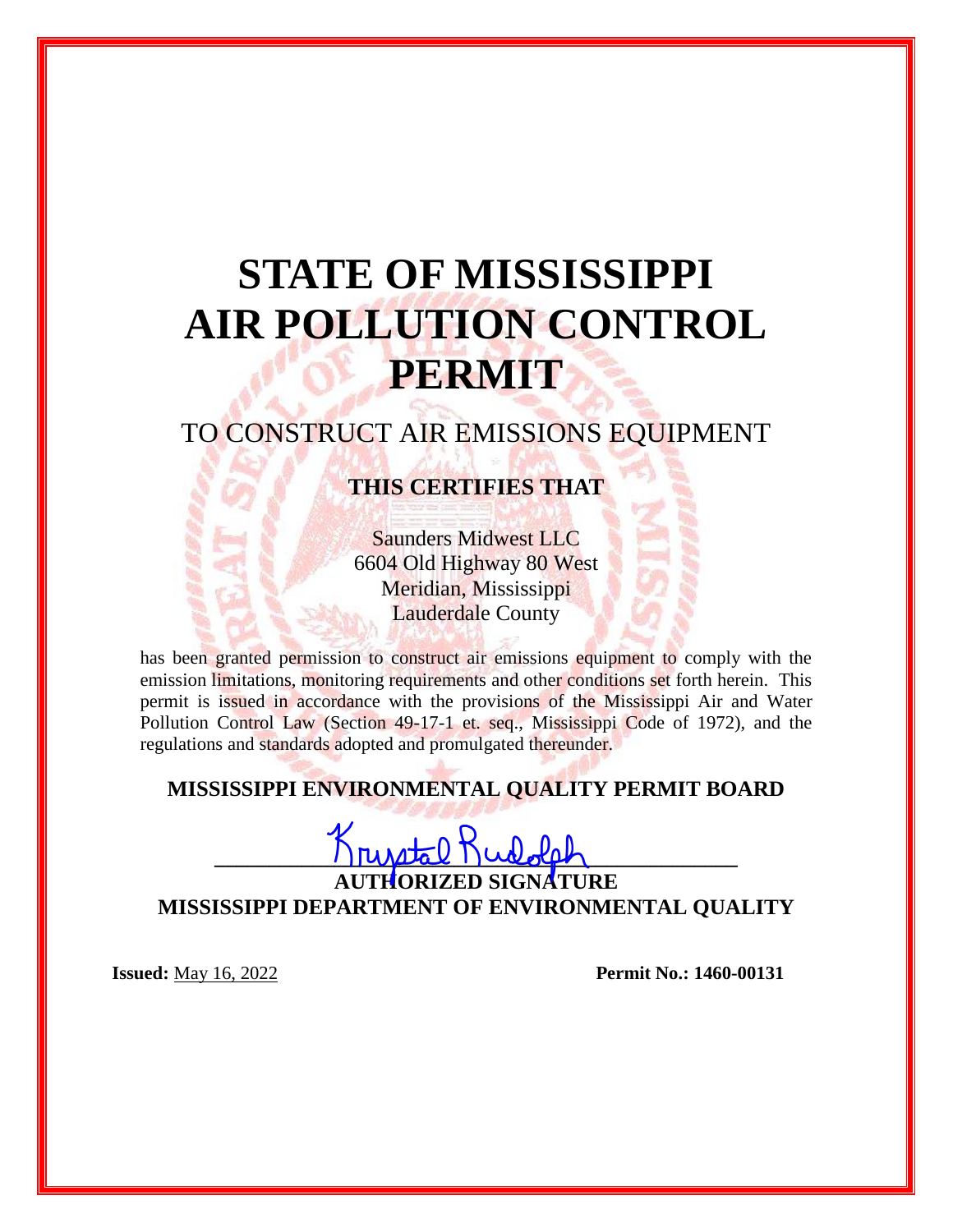#### **SECTION 1**

#### **A. GENERAL CONDITIONS**

1. This permit is for air pollution control purposes only.

(Ref.: 11 Miss. Admin. Code Pt. 2, R. 2.1.D.)

2. Any activities not identified in the application are not authorized by this permit.

(Ref.: Miss. Code Ann. 49-17-29 1.b)

3. The knowing submittal of a permit application with false information may serve as the basis for the Permit Board to void the permit issued pursuant thereto or subject the applicant to penalties for operating without a valid permit pursuant to State Law.

(Ref.: 11 Miss. Admin. Code Pt. 2, R. 2.2.B(5).)

4. It is the responsibility of the applicant/permittee to obtain all other approvals, permits, clearances, easements, agreements, etc., which may be required including, but not limited to, all required local government zoning approvals or permits.

(Ref.: 11 Miss. Admin. Code Pt. 2, R. 2.1.D(6).)

5. The issuance of a permit does not release the permittee from liability for constructing or operating air emissions equipment in violation of any applicable statute, rule, or regulation of state or federal environmental authorities.

(Ref.: 11 Miss. Admin. Code Pt. 2, R. 2.2.B(7).)

6. It shall not be a defense for a permittee in an enforcement action that it would have been necessary to halt or reduce the permitted activity in order to maintain compliance with the conditions of the permit, unless halting or reducing activity would create an imminent and substantial endangerment threatening the public health and safety of the lives and property of the people of this state.

(Ref.: 11 Miss. Admin. Code Pt. 2, R. 2.2.B(15)(a).)

7. The permit and/or any part thereof may be modified, revoked, reopened, and reissued, or terminated for cause. Sufficient cause for a permit to be reopened shall exist when an air emissions stationary source becomes subject to Title V. The filing of a request by the permittee for a permit modification, revocation and reissuance, or termination, or of a notification of planned changes or anticipated noncompliance does not stay any permit condition.

(Ref.: 11 Miss. Admin. Code Pt. 2, R. 2.2.B(15)(b).)

8. The permit does not convey any property rights of any sort, or any exclusive privilege.

(Ref.: 11 Miss. Admin. Code Pt. 2, R. 2.2.B(15)(c).)

9. The permittee shall furnish to the DEQ within a reasonable time any information the DEQ may request in writing to determine whether cause exists for modifying, revoking and reissuing, or terminating the permit or to determine compliance with the permit. Upon request, the permittee shall also furnish to the DEQ copies of records required to be kept by the permit or, for information claimed to be confidential, the permittee shall furnish such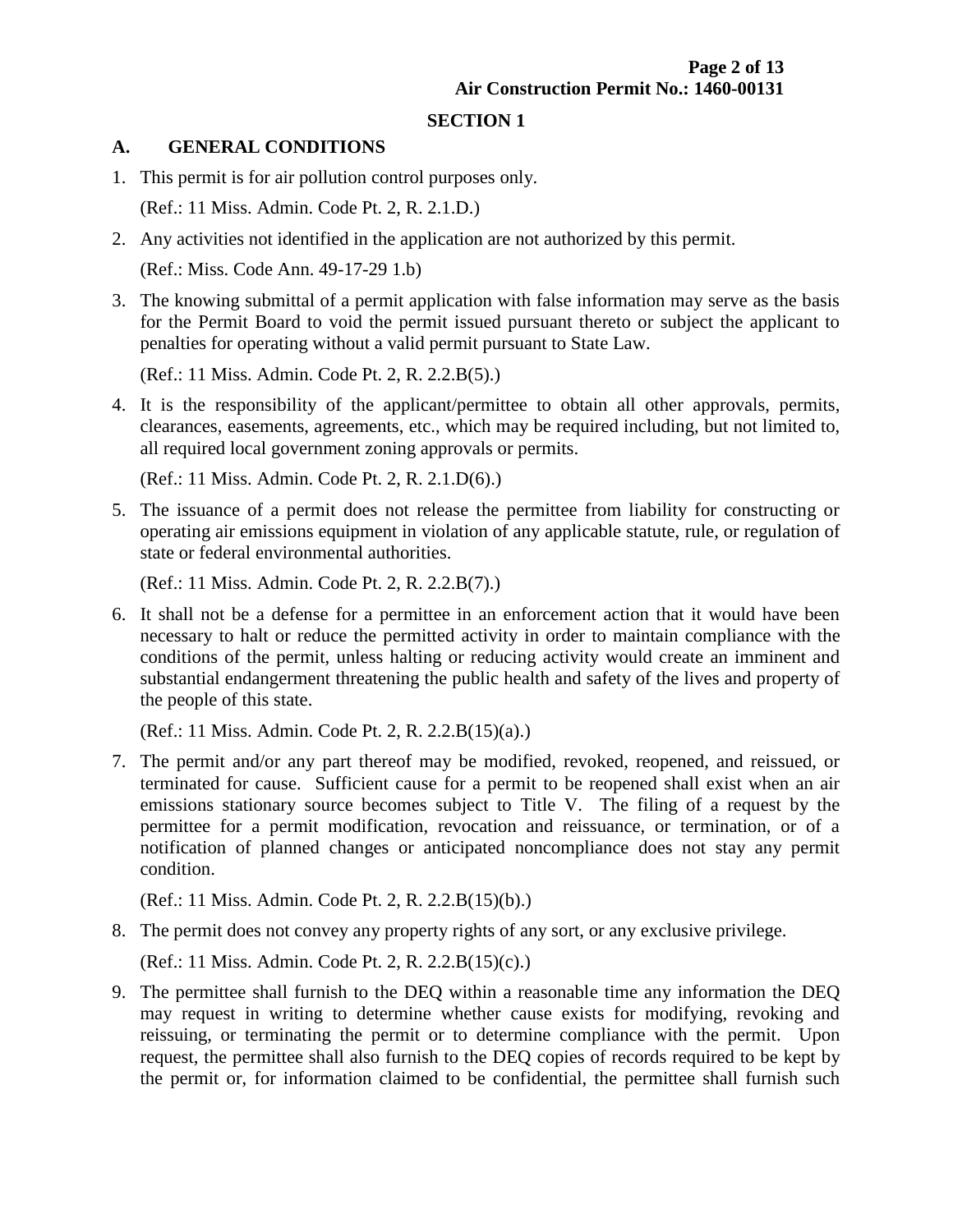records to the DEQ along with a claim of confidentiality. The permittee may furnish such records directly to the Administrator along with a claim of confidentiality.

(Ref.: 11 Miss. Admin. Code Pt. 2, R. 2.2.B(15)(d).)

10. Design and Construction Requirements: The stationary source shall be designed and constructed so as to operate without causing a violation of an Applicable Rules and Regulations, without interfering with the attainment and maintenance of State and National Ambient Air Quality Standards, and such that the emission of air toxics does not result in an ambient concentration sufficient to adversely affect human health and well-being or unreasonably and adversely affect plant or animal life beyond the stationary source boundaries.

(Ref.: 11 Miss. Admin. Code Pt. 2, R. 2.5.A.)

11. Solids Removal: The necessary facilities shall be constructed so that solids removed in the course of control of air emissions may be disposed of in a manner such as to prevent the solids from becoming windborne and to prevent the materials from entering State waters without the proper environmental permits.

(Ref.: Miss. Code Ann. 49-17-29)

12. Diversion and Bypass of Air Pollution Controls: The air pollution control facilities shall be constructed such that diversion from or bypass of collection and control facilities is not needed except as provided for in 11 Miss. Admin. Code Pt. 2, R. 1.10., "Air Emission Regulations for the Prevention, Abatement, and Control of Air Contaminants."

(Ref.: 11 Miss. Admin. Code Pt. 2, R. 1.10.)

13. Fugitive Dust Emissions from Construction Activities: The construction of the stationary source shall be performed in such a manner so as to reduce fugitive dust emissions from construction activities to a minimum.

(Ref.: 11 Miss. Admin. Code Pt. 2, R. 2.5.A(4).)

- 14. Right of Entry: The permittee shall allow the Mississippi Department of Environmental Quality Office of Pollution Control and the Mississippi Environmental Quality Permit Board and/or their representatives upon presentation of credentials:
	- a) To enter upon the permittee's premises where an air emission source is located or in which any records are required to be kept under the terms and conditions of this permit; and
	- b) At reasonable times to have access to and copy any records required to be kept under the terms and conditions of this permit; to inspect any monitoring equipment or monitoring method required in this permit; and to sample any air emissions.

(Ref.: Miss. Code Ann. 49-17-21)

- 15. Permit Modification or Revocation: After notice and opportunity for a hearing, the Permit Board may modify the permit or revoke it in whole or in part for good cause shown including, but not limited to:
	- a) Persistent violation of any of the terms or conditions of this permit;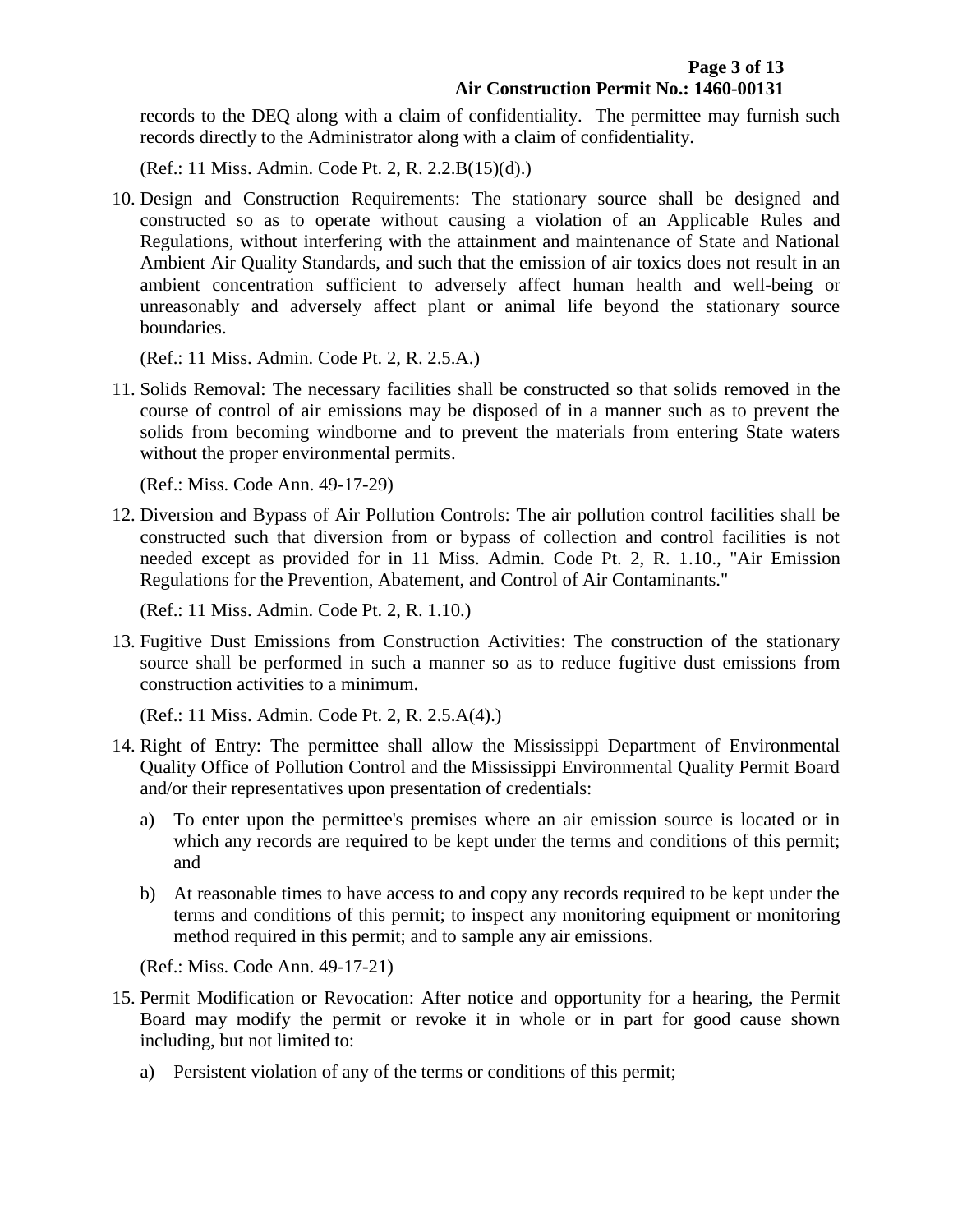- b) Obtaining this permit by misrepresentation or failure to disclose fully all relevant facts; or
- c) A change in federal, state, or local laws or regulations that require either a temporary or permanent reduction or elimination of previously authorized air emission.

(Ref.: 11 Miss. Admin. Code Pt. 2, R. 2.2.C.)

16. Public Record and Confidential Information: Except for data determined to be confidential under the Mississippi Air & Water Pollution Control Law, all reports prepared in accordance with the terms of this permit shall be available for public inspection at the offices of the Mississippi Department of Environmental Quality, Office of Pollution Control.

(Ref.: Miss. Code Ann. 49-17-39)

17. Permit Transfer: This permit shall not be transferred except upon approval of the Permit Board.

(Ref.: 11 Miss. Admin. Code Pt. 2, R. 2.16.B.)

18. Severability: The provisions of this permit are severable. If any provision of the permit, or the application of any provision of the permit to any circumstances, is challenged or held invalid, the validity of the remaining permit provisions and/or portions thereof or their application to other persons or sets of circumstances, shall not be affected thereby.

(Ref.: 11 Miss. Admin. Code Pt. 2, R. 2.1.D(7).)

19. Permit Expiration: The permit to construct will expire if construction does not begin within eighteen (18) months from the date of issuance or if construction is suspended for eighteen (18) months or more.

(Ref.: 11 Miss. Admin. Code Pt. 2, R. 2.5.C(1).)

20. Certification of Construction: A new stationary source issued a Permit to Construct cannot begin operation until certification of construction by the permittee.

(Ref.: 11 Miss. Admin. Code Pt. 2, R. 2.5.D(3).)

21. Beginning Operation: Except as prohibited in Section 1, Condition 24 of this permit, after certification of construction by the permittee, the Permit to Construct shall be deemed to satisfy the requirement for a permit to operate until the date the application for issuance or modification of the Title V Permit or the application for issuance or modification of the State Permit to Operate, whichever is applicable, is due. This provision is not applicable to a source excluded from the requirement for a permit to operate as provided by 11 Miss. Admin. Code Pt. 2, R. 2.13.G.

(Ref.: 11 Miss. Admin. Code Pt. 2, R. 2.5.D(4).)

22. Application for a Permit to Operate: Except as otherwise specified in Section 1, Condition 24 of this permit, the application for issuance or modification of the State Permit to Operate or the Title V Permit, whichever is applicable, is due twelve (12) months after beginning operation or such earlier date or time as specified in the Permit to Construct. The Permit Board may specify an earlier date or time for submittal of the application. Beginning operation will be assumed to occur upon certification of construction, unless the permittee specifies differently in writing.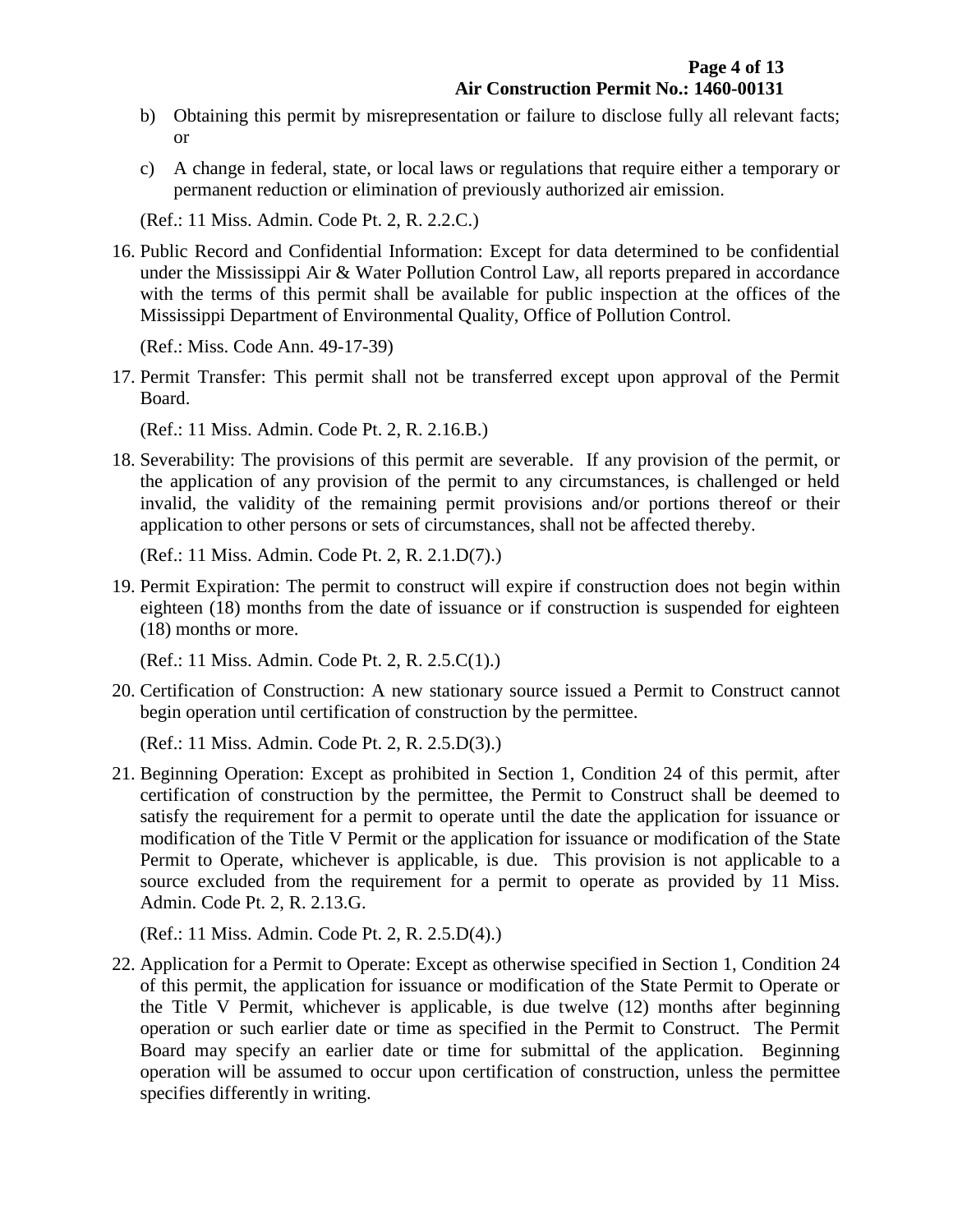(Ref.: 11 Miss. Admin. Code Pt. 2, R. 2.5.D(5).)

23. Operating Under a Permit to Construct: Except as otherwise specified in Section 1, Condition 24 of this permit, upon submittal of a timely and complete application for issuance or modification of a State Permit to Operate or a Title V Permit, whichever is applicable, the applicant may continue to operate under the terms and conditions of the Permit to Construct and in compliance with the submitted application until the Permit Board issues, modifies, or denies the Permit to Operate.

(Ref.: 11 Miss. Admin. Code Pt. 2, R. 2.5.D(6).)

24. Application Requirements for a Permit to Operate for Moderate Modifications: For moderate modifications that require contemporaneous enforceable emissions reductions from more than one emission point in order to "net" out of PSD/NSR, the applicable Title V Permit to Operate or State Permit to Operate must be modified prior to beginning operation of the modified facilities.

(Ref.: 11 Miss. Admin. Code Pt. 2, R. 2.5.D(7).)

25. General Duty: All air emission equipment shall be operated as efficiently as possible to provide the maximum reduction of air contaminants.

(Ref.: 11 Miss. Admin. Code Pt. 2, R. 2.2.B(10).)

26. Deviation Reporting: Except as otherwise specified herein, the permittee shall report all deviations from permit requirements, including those attributable to upsets, the probable cause of such deviations, and any corrective actions or preventive measures taken. Said report shall be made within five (5) working days of the time the deviation began.

(Ref.: 11 Miss. Admin. Code Pt. 2, R. 2.2.B(10).)

- 27. Compliance Testing: Regarding compliance testing:
	- a) The results of any emissions sampling and analysis shall be expressed both in units consistent with the standards set forth in any Applicable Rules and Regulations or this permit and in units of mass per time.
	- b) Compliance testing will be performed at the expense of the permittee.
	- c) Each emission sampling and analysis report shall include but not be limited to the following:
		- (1) detailed description of testing procedures;
		- (2) sample calculation(s);
		- (3) results; and
		- (4) comparison of results to all Applicable Rules and Regulations and to emission limitations in the permit.

(Ref.: 11 Miss. Admin. Code Pt. 2, R. 2.6.B(3), (4), and (6).)

#### **B. GENERAL NOTIFICATION REQUIREMENTS**

1. Within fifteen (15) days of beginning actual construction, the permittee must notify DEQ in writing that construction has begun.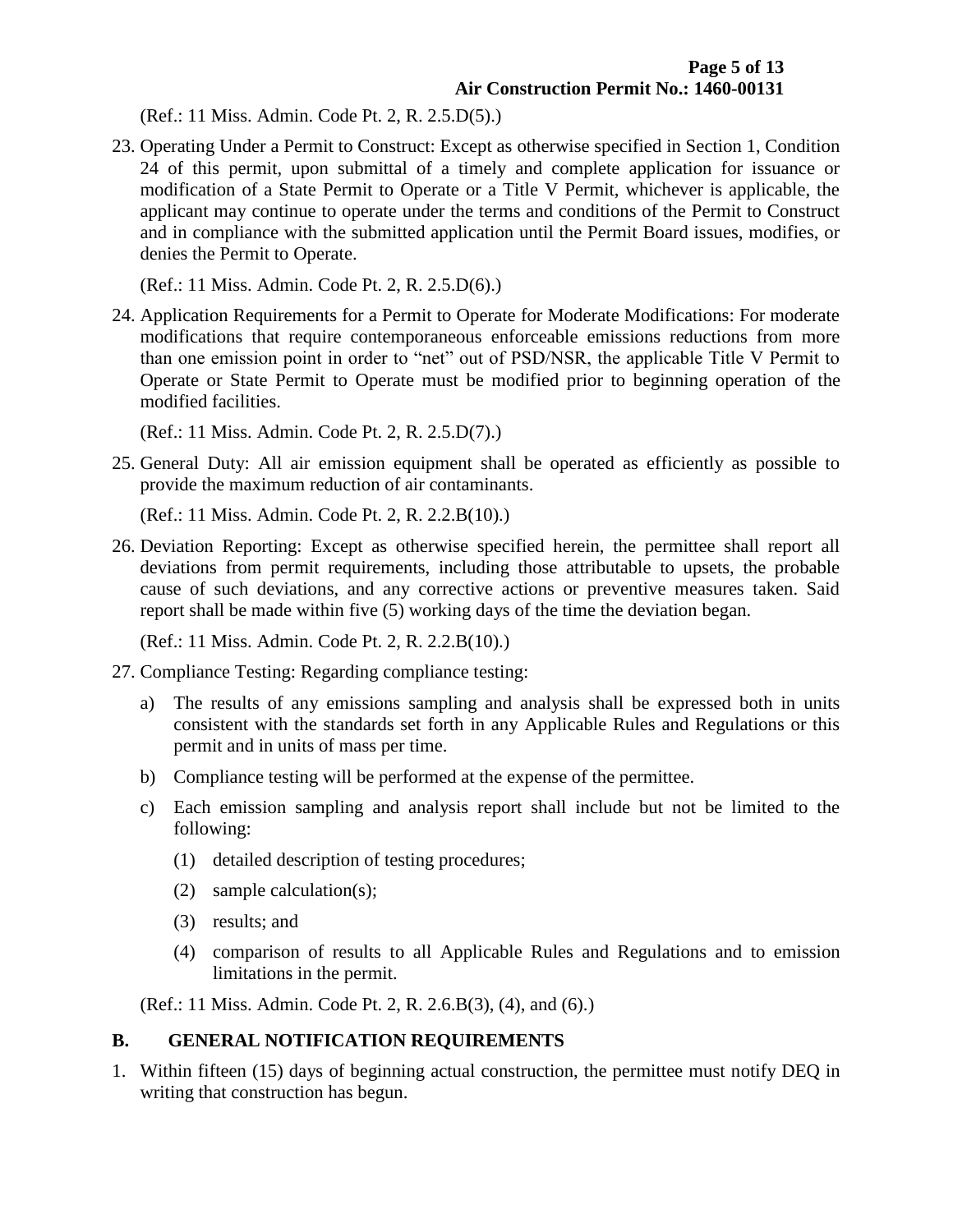(Ref.: 11 Miss. Admin. Code Pt. 2, R. 2.5.C(2).)

2. The permittee must notify DEQ in writing when construction does not begin within eighteen (18) months of issuance or if construction is suspended for eighteen (18) months or more.

(Ref.: 11 Miss. Admin. Code Pt. 2, R. 2.5.C(3).)

3. Upon the completion of construction or installation of an approved stationary source or modification, and prior to commencing operation, the applicant shall notify the Permit Board that construction or installation was performed in accordance with the approved plans and specifications on file with the Permit Board.

(Ref.: 11 Miss. Admin. Code Pt. 2, R. 2.5.D(1) and (3).)

4. The Permit Board shall be promptly notified in writing of any change in construction from the previously approved plans and specifications or permit. If the Permit Board determines the changes are substantial, it may require the submission of a new application to construct with "as built" plans and specifications. Notwithstanding any provision herein to the contrary, the acceptance of an "as built" application shall not constitute a waiver of the right to seek compliance penalties pursuant to State Law.

(Ref.: 11 Miss. Admin. Code Pt. 2, R. 2.5.D(2).)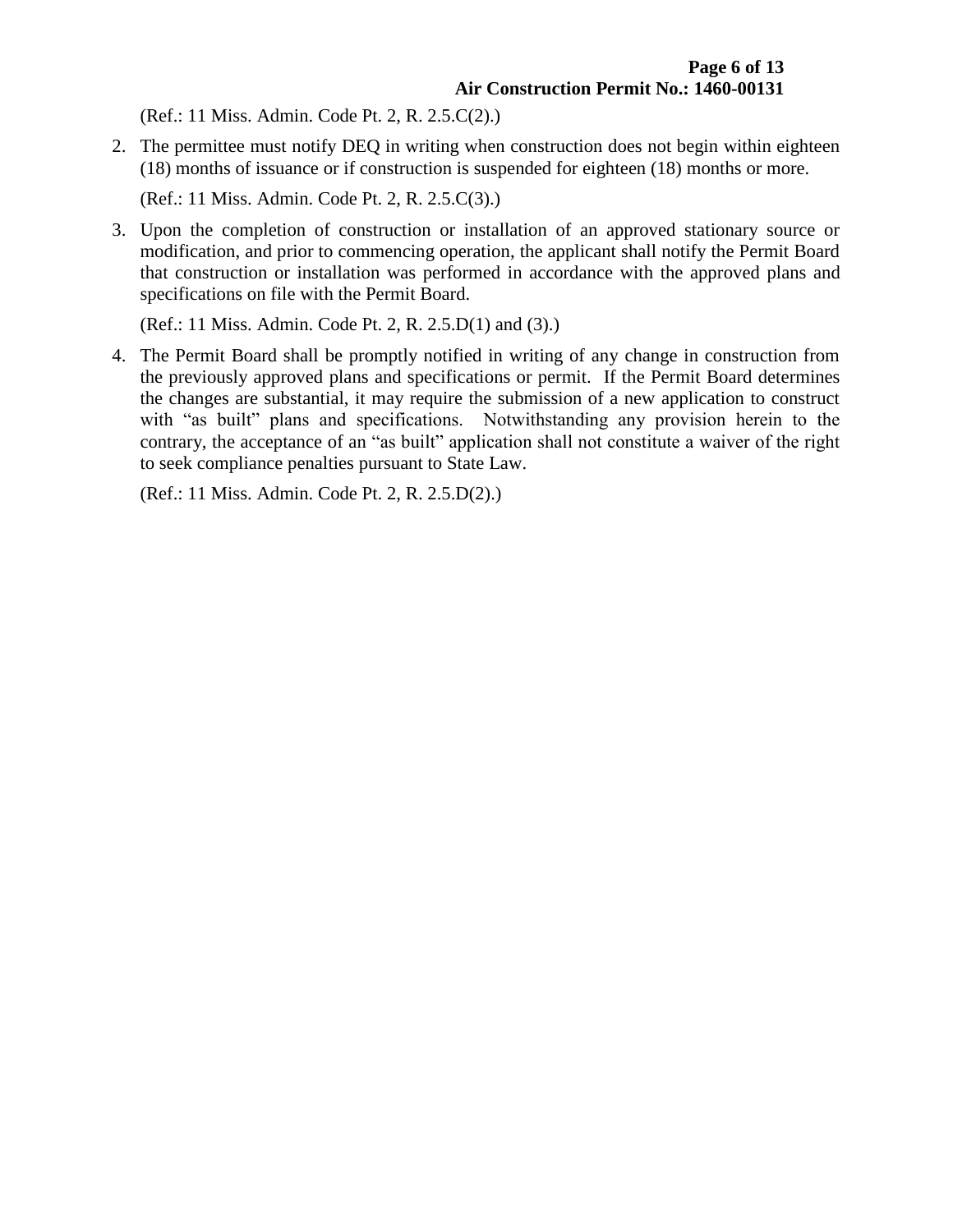#### **Page 7 of 13 Air Construction Permit No.: 1460-00131 SECTION 2 EMISSION POINT DESCRIPTION**

The permittee is authorized to construct and operate, upon certification of construction, air emissions equipment, as described in the following table.

| <b>Emission</b><br>Point | <b>Facility Ref. No.</b> | <b>Description</b>                                                   |
|--------------------------|--------------------------|----------------------------------------------------------------------|
| $AA-001$                 | $M-001$                  | Resin and Additives Mixer #1 Operations equipped with dust collector |
| $AA-002$                 | $M-002$                  | Resin and Additives Mixer #2 Operations equipped with dust collector |
| $AA-003$                 | $M-003$                  | Resin and Additives Mixer #3 Operations equipped with dust collector |
| $AA-004$                 | $M-004$                  | Resin and Additives Mixer #4 Operations equipped with dust collector |
| $AA-005$                 | $PL-1$                   | Pultrusion Line #1                                                   |
| $AA-006$                 | $PL-2$                   | Pultrusion Line #2                                                   |
| $AA-007$                 | $PL-3$                   | Pultrusion Line #3                                                   |
| $AA-008$                 | $PL-4$                   | Pultrusion Line #4                                                   |
| $AA-009$                 | $PL-5$                   | Pultrusion Line #5                                                   |
| $AA-010$                 |                          | Natural gas-fired Space Heating                                      |
| $AA-011$                 |                          | <b>Extruding Operations</b>                                          |
| $AA-012$                 |                          | Cutting, sawing, and shaping operations equipped with dust collector |
| $AA-013$                 |                          | Laser Printing Operations equipped with dust collector               |
| $AA-014$                 |                          | Part Washing Operations                                              |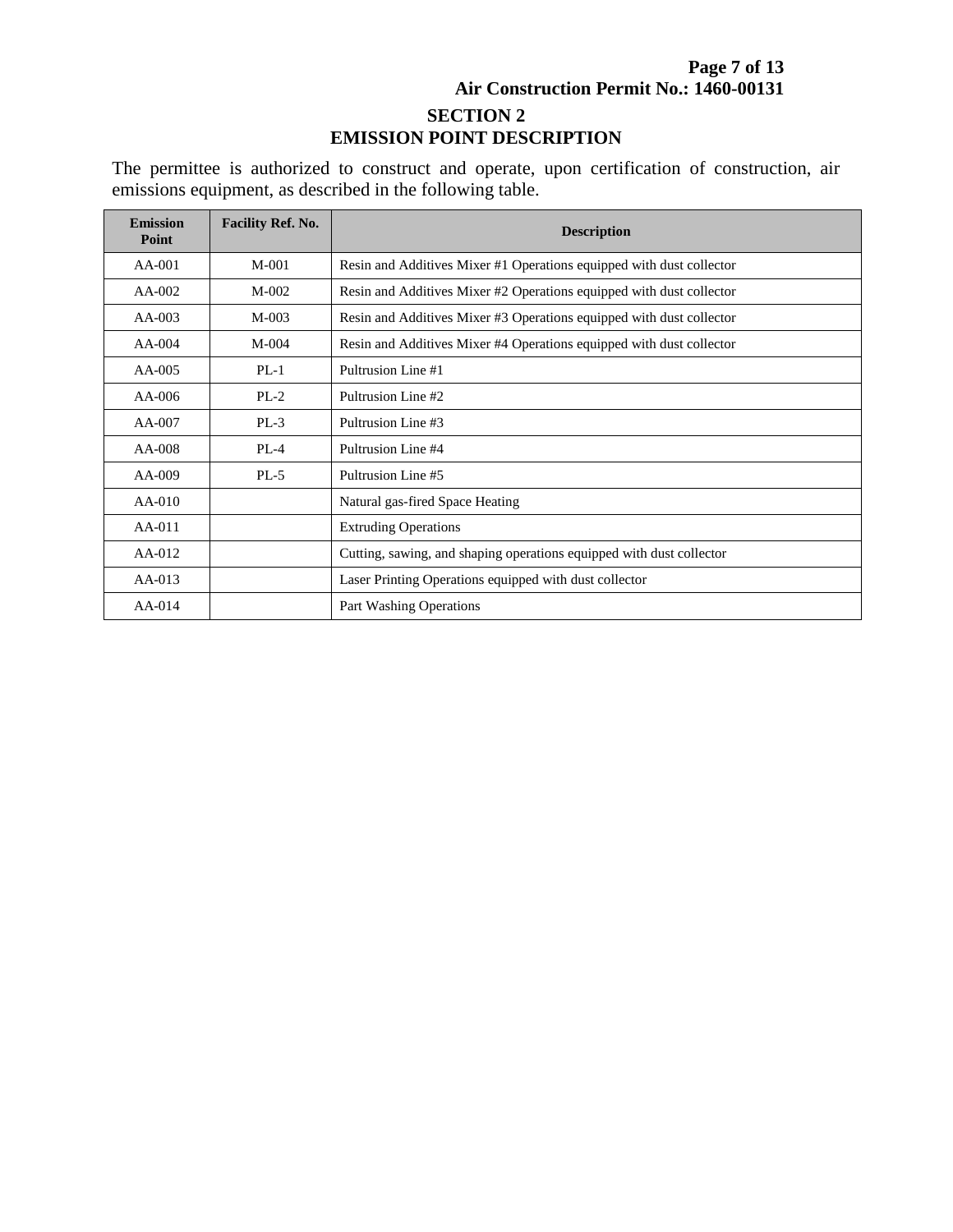#### **Page 8 of 13 Air Construction Permit No.: 1460-00131 SECTION 3 EMISSION LIMITATIONS AND STANDARDS**

| <b>Emission</b><br>Point                                             | <b>Applicable Requirement</b>                     | <b>Condition</b><br>Number(s) | Pollutant/<br><b>Parameter</b>     | <b>Limitation/Standard</b>                                             |
|----------------------------------------------------------------------|---------------------------------------------------|-------------------------------|------------------------------------|------------------------------------------------------------------------|
| Facility<br>Wide                                                     | 11 Miss. Admin. Code Pt. 2, R.                    | 3.1                           | <b>VOC</b>                         | $\leq$ 25.0 tpy                                                        |
|                                                                      | $2.2.B(10)$ .                                     | 3.2                           | <b>HAP</b>                         | $\leq$ 24.0 tpy of total combined HAP, $\leq$ 9.0 tpy<br>of single HAP |
|                                                                      | 11 Miss. Admin. Code Pt. 2, R.<br>1.3.A.          | 3.3                           | Opacity                            | $\leq 40\%$                                                            |
|                                                                      | 11 Miss. Admin. Code Pt. 2, R.<br>1.3.B.          | 3.4                           | Equivalent<br>Opacity              | $\leq 40\%$                                                            |
|                                                                      | 11 Miss. Admin. Code Pt. 2, R.<br>$1.3.F(1)$ .    | 3.5                           | <b>PM</b><br>(filterable)<br>only) | $E = 4.1 \times p^{0.67}$                                              |
| $AA-001$<br>$AA-002$<br>$AA-003$<br>$AA-004$<br>$AA-012$<br>$AA-013$ | 11 Miss. Admin. Code Pt. 2, R.<br>$2.2.B(10)$ .   | 3.6                           | <b>Dust</b><br>Collectors          | Operation & Maintenance                                                |
| $AA-010$                                                             | 11 Miss. Admin. Code Pt. 2, R.<br>$1.3.D(1)(a)$ . | 3.7                           | <b>PM</b><br>(filterable)<br>only) | $\leq$ 0.6 lb/MMBTU                                                    |

3.1 For the entire facility, the permittee shall not emit more than 25.0 tons per year (tpy) of volatile organic compounds (VOC) as determined for each consecutive 12-month period on a rolling basis.

(Ref.: 11 Miss. Admin. Code Pt. 2, R. 2.2.B(10).)

3.2 For the entire facility, the permittee shall not emit more than 24.0 tons per year (tpy) of total hazardous air pollutants (HAPs) and no more than 9.0 tons per year (tpy) of any single hazardous air pollutant (HAP) as determined for each consecutive 12-month period on a rolling basis.

(Ref.: 11 Miss. Admin. Code Pt. 2, R. 2.2.B(10).)

- 3.3 For the entire facility, except as otherwise specified or limited herein, the permittee shall not cause, permit, or allow the emission of smoke from a point source into the open air from any manufacturing, industrial, commercial, or waste disposal process which exceeds forty (40) percent opacity subject to the exceptions provided below.
	- a) Startup operations may produce emissions which exceed 40% opacity for up to fifteen minutes per startup in any one-hour period and not to exceed three (3) startups per stack in any twenty four (24) hour period.
	- b) Emissions resulting from soot blowing operations shall be permittee provided such emissions do not exceed 60% opacity, and provided further that the aggregate duration of such emissions during any twenty-four (24) hour period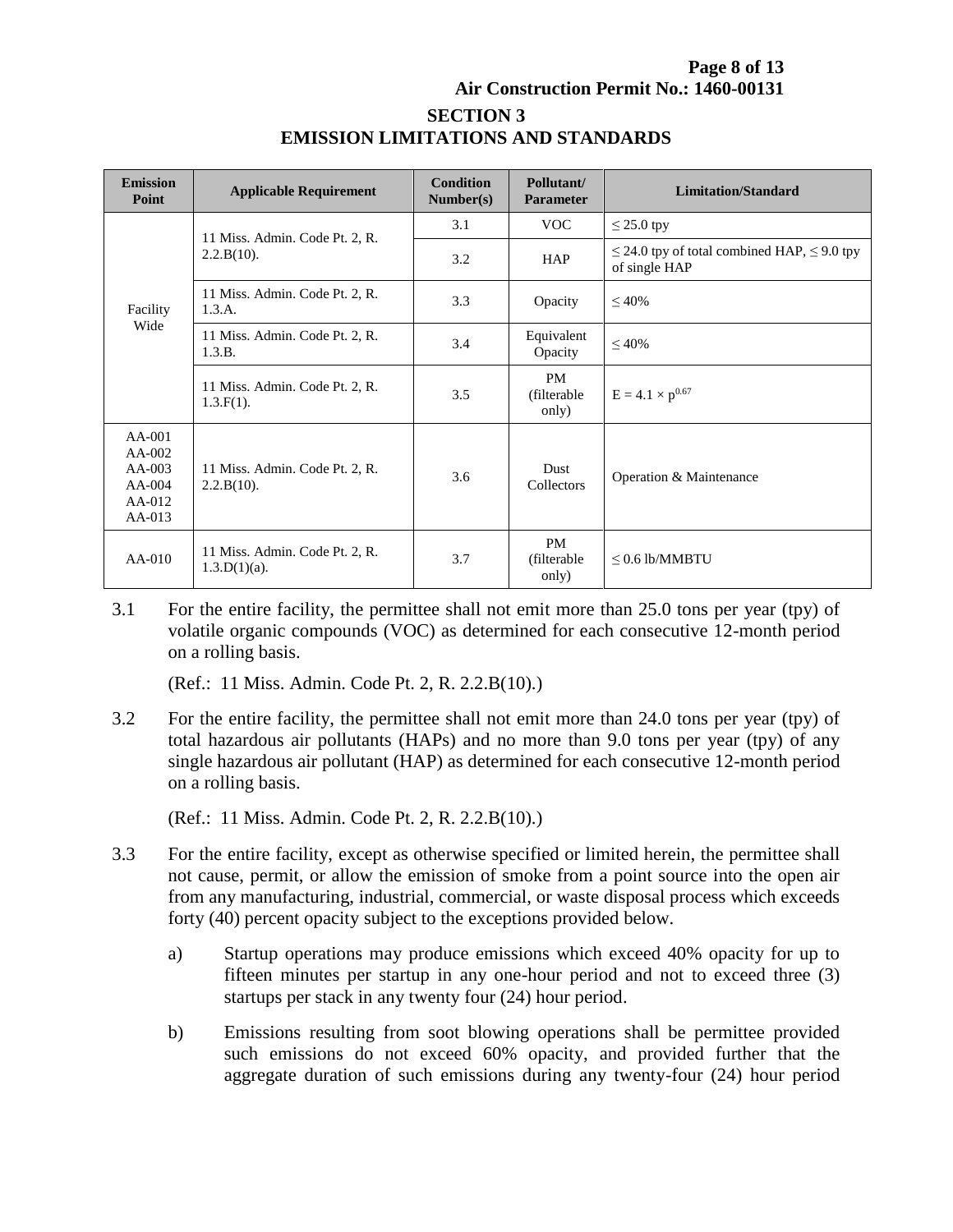does not exceed ten (10) minutes per billion BTU gross heating value of fuel any one hours.

(Ref.: 11 Miss. Admin. Code Pt. 2, R. 1.3.A.)

3.4 For the entire facility, except as otherwise specified or limited herein, the permittee shall not cause, allow, or permit the discharge into the ambient air from any point source or emissions, any air contaminant of such opacity as to obscure an observer's view to a degree in excess of 40% opacity, equivalent to that provided in Condition 3.3. This shall not apply to vision obscuration caused by uncombined water droplets.

(Ref.: 11 Miss. Admin. Code Pt. 2, R. 1.3.B.)

3.5 For the entire facility, except as otherwise specified, the permittee shall not cause, permit, or allow the emission of particulate matter in total quantities in any one hour from any manufacturing process, which includes any associated stacks, vents, outlets, or combination thereof, to exceed the amount determined by the relationship

 $E = 4.1 \times p^{0.67}$ 

Where "E" is the emission rate in pounds per hour and "p" is the process weight input rate in tons per hour.

(Ref.: 11 Miss. Admin. Code Pt. 2, R. 1.3.F(1).)

3.6 For Emission Points AA-001, AA-002, AA-003, AA-004, AA-012, and AA-013, the permittee shall minimize particulate emissions by operating the emission capture and control systems associated with each emissions point at all times during operation. Should the emission capture and control systems become nonoperational then the respective process shall be shut down immediately, but not as to cause damage to equipment or property, or cause further environmental problems. The process shall not startup until such time that the emission capture and control systems becomes operational. Furthermore, these emission capture and control systems shall be operated and maintained according to the manufacturers' specifications and instructions.

(Ref.: 11 Miss. Admin. Code Pt. 2, R. 2.2.B(10).)

3.7 For Emission Point AA-010, the maximum permissible emission of ash and/or particulate matter from fossil fuel burning installations of less than 10 million BTU per hour heat input shall not exceed 0.6 pounds per million BTU per hour heat input.

(Ref.: 11 Miss. Admin. Code Pt. 2, R. 1.3.D(1)(a).)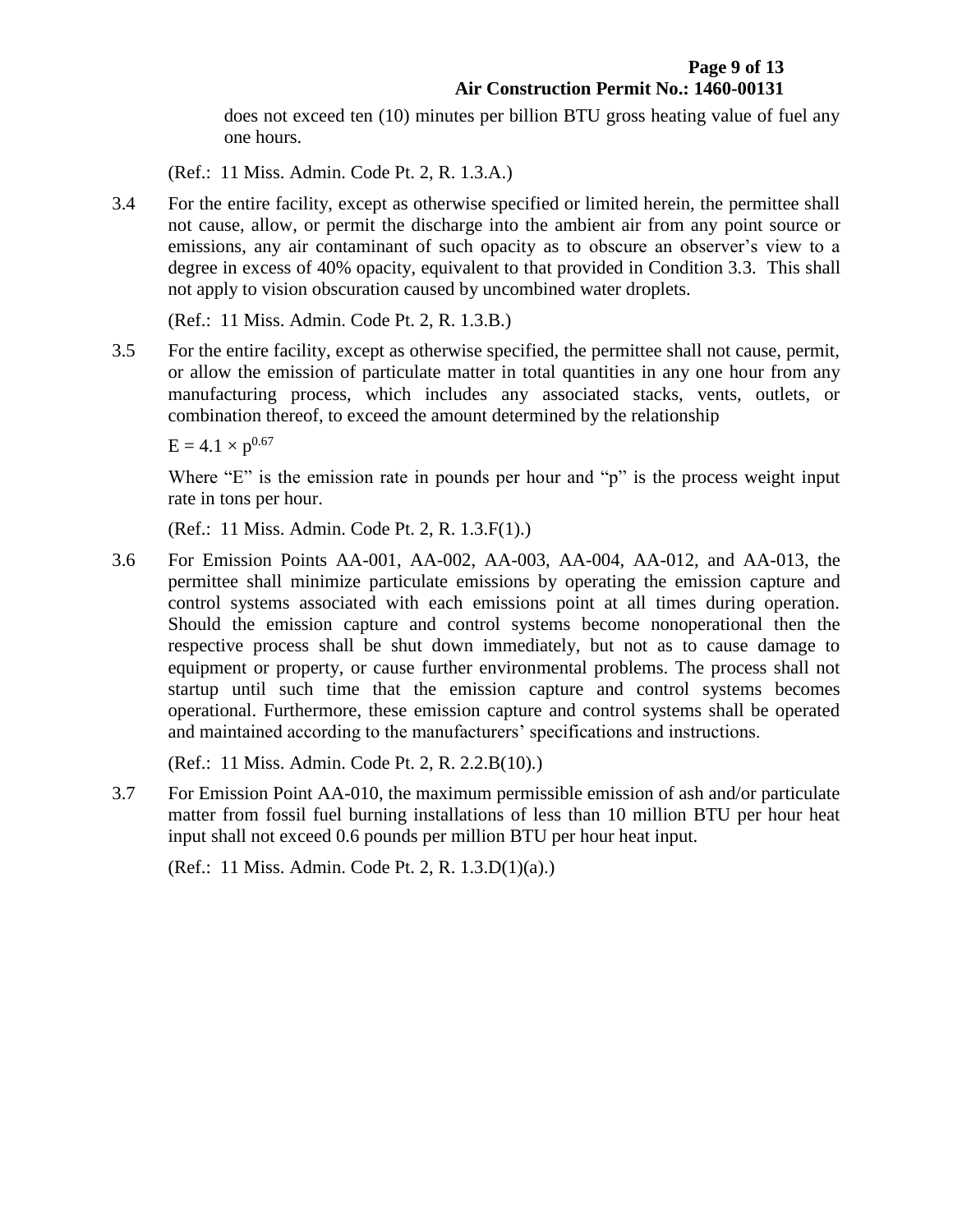### **Page 10 of 13 Air Construction Permit No.: 1460-00131 SECTION 4 WORK PRACTICES**

This section was intentionally left blank since no work practice standards apply to this permit action.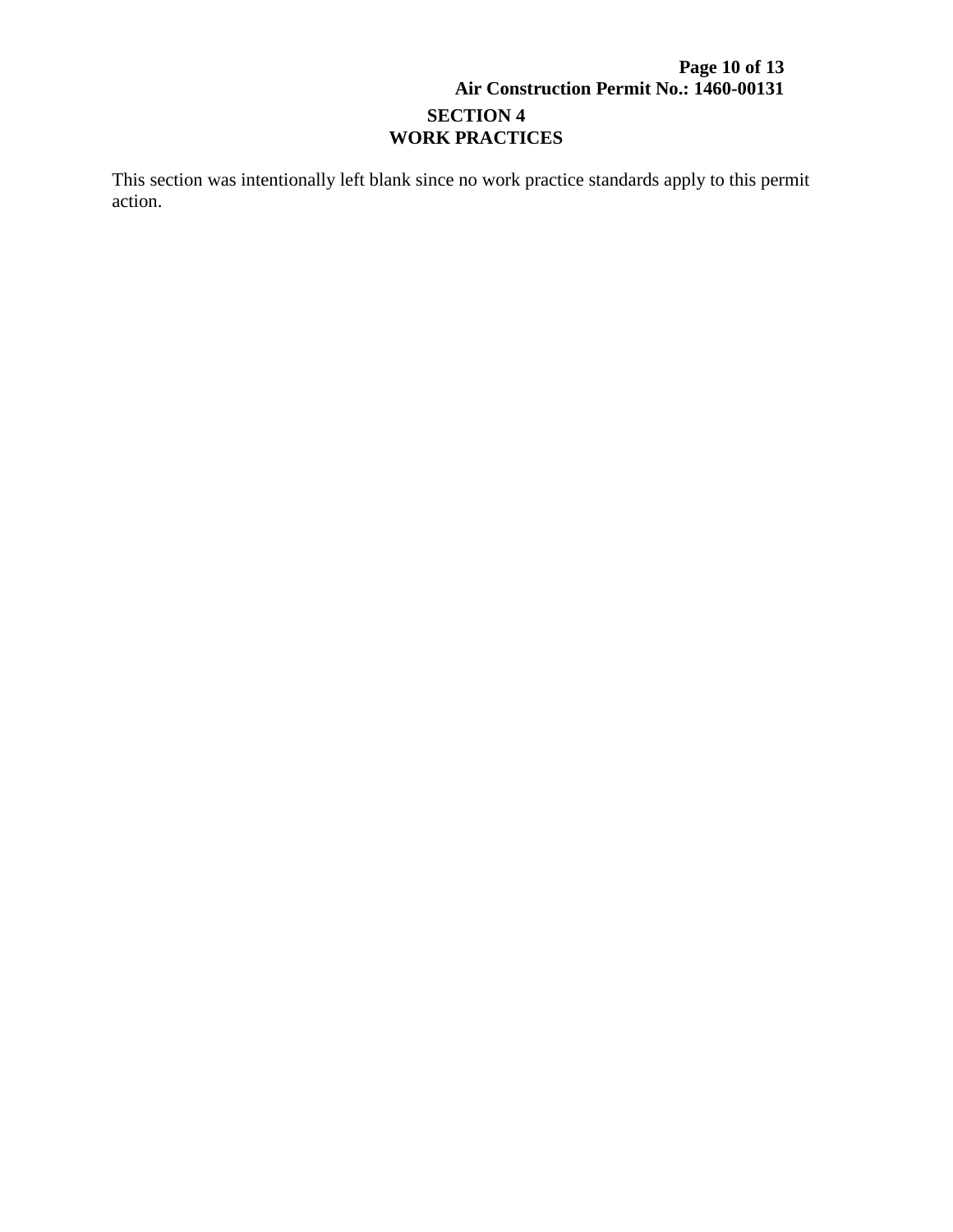#### **Page 11 of 13 Air Construction Permit No.: 1460-00131**

# **SECTION 5 MONITORING AND RECORDKEEPING REQUIREMENTS**

| <b>Emission</b><br>Point                               | <b>Applicable Requirement</b>                   | <b>Condition</b><br>Number(s) | Pollutant/<br><b>Parameter</b> | <b>Monitoring/Recordkeeping Requirement</b>         |
|--------------------------------------------------------|-------------------------------------------------|-------------------------------|--------------------------------|-----------------------------------------------------|
| Facility<br>Wide                                       | 11 Miss. Admin. Code Pt. 2, R. 2.9.             | 5.1                           | Recordkeeping                  | Maintain records for a minimum of five (5)<br>years |
|                                                        | 11 Miss. Admin. Code Pt. 2, R.<br>$2.2.B(11)$ . | 5.2                           | VOC/HAP                        | Monitoring                                          |
|                                                        |                                                 | 5.3                           |                                | Recordkeeping                                       |
| $AA-001$<br>$AA-002$<br>$AA-003$<br>$AA-004$           |                                                 | 5.4                           | PM (filterable<br>only)        | Monitoring                                          |
| $AA-001$                                               |                                                 | 5.5                           |                                | <b>Visible Emissions</b>                            |
| $AA-002$<br>$AA-003$<br>$AA-004$<br>$AA-012$<br>AA-013 |                                                 | 5.6                           |                                | Dust collection                                     |

5.1 For the entire facility, the permittee shall retain all required records, monitoring data, supporting information and reports for a period of at least five (5) years from the date of the monitoring sample, measurement, report, or application. Support information includes all calibration and maintenance records, all original strip-chart recordings or other data for continuous monitoring instrumentation, and copies of all reports required by this permit. Copies of such records shall be submitted to MDEQ as required by Applicable Rules and Regulations or this permit upon request.

(Ref.: 11 Miss. Admin. Code Pt. 2, R. 2.9.)

- 5.2 For the entire facility, the permittee shall determine for each coating, adhesive, solvent, or other VOC or HAP containing material used:
	- a) The identification of each coating, adhesive, solvent, or other VOC or HAP containing material and the total gallons of each coating, adhesive, solvent, or other VOC or HAP containing material used on a monthly basis and in each consecutive 12-monthly period on a rolling basis;
	- b) The VOC and HAP content(s) of each coating, adhesive, solvent, or other VOC or HAP containing material used. A description of the methods used to determine the VOC and HAP content shall accompany this data. The permittee may utilize data supplied by the manufacturer, or analysis of VOC and HAP content by EPA Test Method 24, 40 CFR 60, Appendix A and/or EPA Test Method 24; and
	- c) The density of each coating, adhesive, solvent, or other VOC or HAP containing material used.

The permittee shall use the given parameters to determine VOC, individual HAP, and total HAP emissions on a monthly basis and for each consecutive 12-month period on a rolling basis.

(Ref.: 11 Miss. Admin. Code Pt. 2, R. 2.2.B(11).)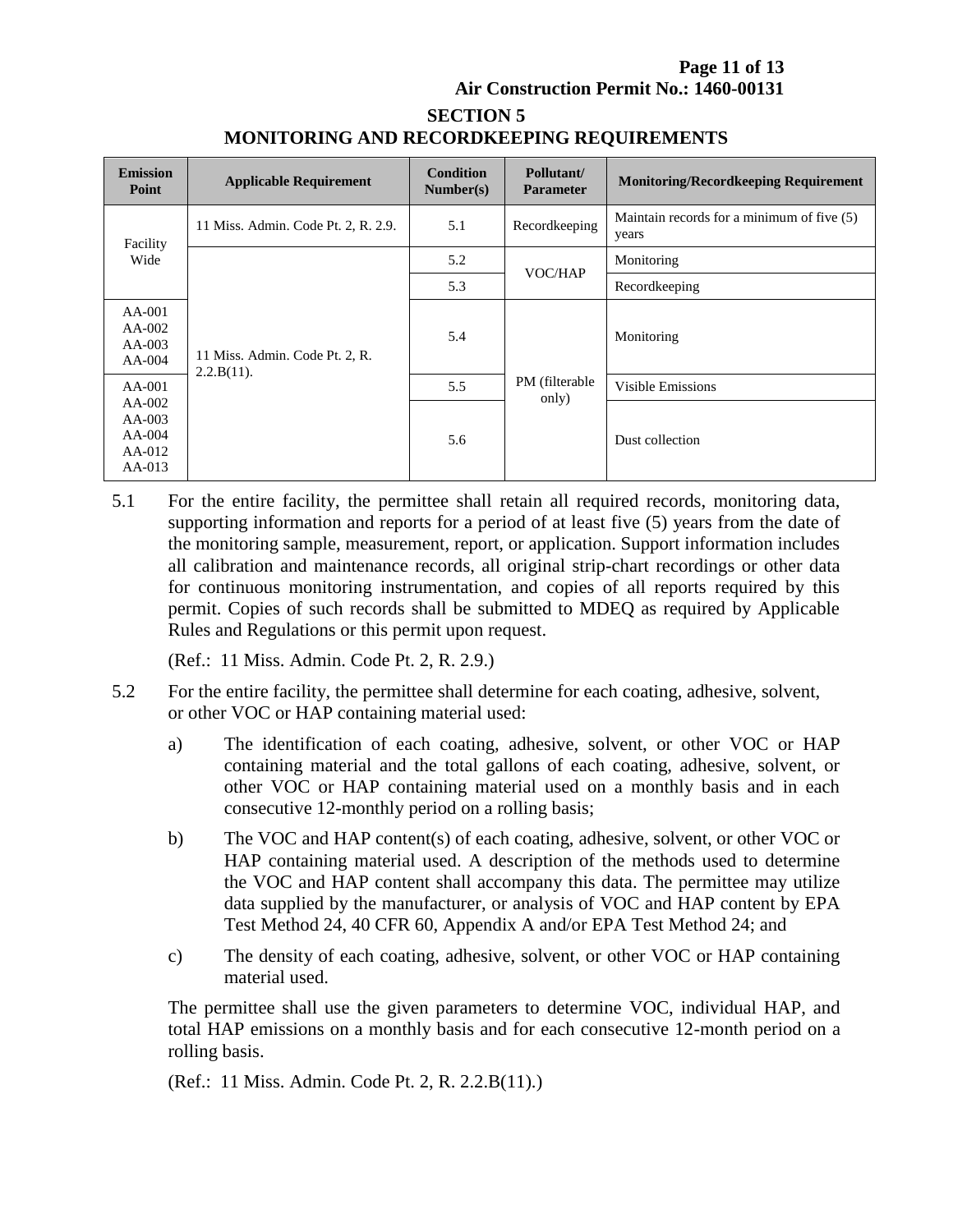- 5.3 For the entire facility, the permittee shall maintain sufficient record to document:
	- a) The identification of each coating, adhesive, solvent, or other VOC or HAP containing material and the total gallons of each coating, adhesive, solvent, or other VOC or HAP containing material used ton a monthly basis and in each consecutive 12-month period;
	- b) The VOC and/or HAP content(s) of each coating, adhesive, solvent, or other VOC or HAP containing material used with a description of the method used to determine the VOC and/or HAP content;
	- c) The density of each coating, adhesive, solvent, or other VOC or HAP containing material used; and
	- d) The total VOC emission rate, the emission rate of each individual HAP, and the total HAP emission rate in tons per year on a monthly basis and for each consecutive 12-month period on a rolling basis.

(Ref.: 11 Miss. Admin. Code Pt. 2, R. 2.2.B(11).)

5.4 For Emission Points AA-001, AA-002, AA-003, and AA-004, the permittee shall monitor and record the throughput of dry materials added to the mixers in tons per year on a 12 month rolling total. Utilizing this data, the permittee shall calculate and record the particulate matter emission rate in tons per year on a monthly basis and for each consecutive 12-month period on a rolling basis.

(Ref.: 11 Miss. Admin. Code Pt. 2, R. 2.2.B(11).)

- 5.5 For Emission Point AA-001, AA-002, AA-003, AA-004, AA-012, and AA-013, the permittee shall demonstrate compliance with Conditions 3.3 and 3.4 by performing weekly visual observations on each PM control technology. The permittee shall keep a log containing the following:
	- a) Date of the inspection;
	- b) Name of the inspector; and
	- c) If visible emissions detected.

The source producing visual emissions shall be shut down in accordance with the manufacturer's protocols and corrective actions shall be taken. The emission source shall begin operations once corrective actions have been taken. Any maintenance work conducted and corrective actions shall be kept in log form and made available to DEQ for review upon request.

(Ref.: 11 Miss. Admin. Code Pt. 2, R. 2.2.B(11).)

5.6 For Emission Point AA-001, AA-002, AA-003, AA-004, AA-012, and AA-013, the permittee shall inspect the air control devices and performed regular maintenance each month, or more often if necessary, to maintain proper operation of the pollution control equipment. Records of this maintenance shall be kept in log form and must be made available for review upon request during any inspection visit by DEQ personnel. The permittee shall maintain on hand at all times sufficient equipment to repair and/or overhaul the pollution control equipment.

(Ref.: 11 Miss. Admin. Code Pt. 2, R. 2.2.B(11).)